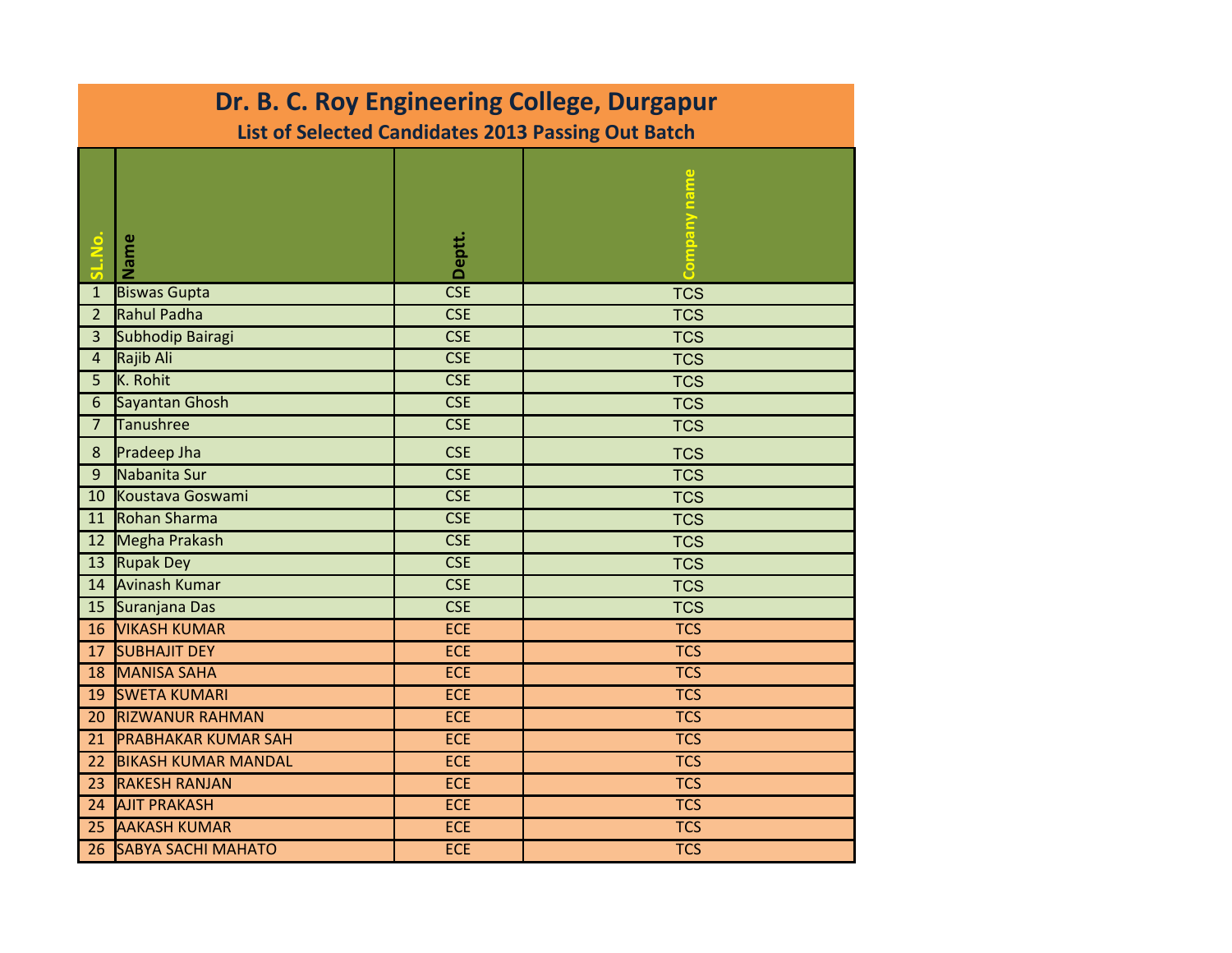| 27<br><b>ASHISH KUMAR</b>            | <b>ECE</b>                        | <b>TCS</b>                      |
|--------------------------------------|-----------------------------------|---------------------------------|
| <b>DEEPAK KUMAR</b><br>28            | <b>ECE</b>                        | <b>TCS</b>                      |
| 29<br><b>NARMIX HAMFRAY</b>          | <b>ECE</b>                        | <b>TCS</b>                      |
| 30<br><b>SUKANTA BAKULI</b>          | <b>ECE</b>                        | <b>TCS</b>                      |
| <b>APOORVA PRIYAM</b><br>31          | <b>ECE</b>                        | <b>TCS</b>                      |
| <b>NEHA RANJAN</b><br>32             | <b>ECE</b>                        | <b>TCS</b>                      |
| 33<br><b>RITIKA BISWAS</b>           | <b>ECE</b>                        | <b>TCS</b>                      |
| <b>DEBANJAN CHAKRABORTY</b><br>34    | <b>ECE</b>                        | <b>TCS</b>                      |
| <b>ANURAG DAS</b><br>35 <sub>1</sub> | IT                                | <b>TCS</b>                      |
| <b>ESHA CHAKRABORTY</b><br>36        | $\overline{\mathsf{I}\mathsf{T}}$ | <b>TCS</b>                      |
| <b>DEBASMITA DAS</b><br>37           | $\overline{\mathsf{I}\mathsf{T}}$ | <b>TCS</b>                      |
| 38 ANWESHA MANNA                     | $\overline{\mathsf{I}\mathsf{T}}$ | $\overline{\text{TCS}}$         |
| <b>ARUNANGSHU SEN</b><br>39          | $\overline{\mathsf{I}\mathsf{T}}$ | $\overline{TCS}$                |
| <b>ARITRA DEY</b><br>40              | $\overline{\mathsf{I}\mathsf{T}}$ | <b>TCS</b>                      |
| <b>NALINI JALAN</b><br>41            | $\overline{\mathsf{I}\mathsf{T}}$ | <b>TCS</b>                      |
| <b>ROHIT SEN</b><br>42               | IT                                | <b>TCS</b>                      |
| <b>MRINALINI SHUBHANKAR</b><br>43    | $\overline{\mathsf{T}}$           | $\overline{TCS}$                |
| SOUMYAJIT MUKHOPADHYAY<br>44         | IT                                | $\overline{TCS}$                |
| <b>PRIYA KASHYAP</b><br>45           | $\overline{\mathsf{I}\mathsf{T}}$ | $\overline{\text{TCS}}$         |
| <b>NISHANT RANJAN</b><br>46          | IT                                | <b>TCS</b>                      |
| <b>ARPITA BANERJEE</b><br>47         | $\overline{\mathsf{I}\mathsf{T}}$ | $\overline{TCS}$                |
| <b>Ankul Srivastwa</b><br>48         | EE                                | <b>TCS</b>                      |
| 49 Akanscha Sinha                    | EE                                | <b>TCS</b>                      |
| Debrup Chakraborty<br>50             | EE                                | <b>TCS</b>                      |
| <b>ARPITA SARKAR</b><br>51           | EIE                               | <b>TCS</b>                      |
| <b>RAJAN CHOUDHARY</b><br>52         | EIE                               | <b>TCS</b>                      |
| <b>ATREYI BHATTACHARYA</b><br>53     | EIE                               | <b>TCS</b>                      |
| <b>ARYANEEL BANGABASH</b><br>54      | <b>ME</b>                         | <b>TCS</b>                      |
| Niladri Sekhar Guha<br>55            | M.C.A                             | <b>TCS</b>                      |
| Aife Munshi<br>56                    | M.C.A                             | <b>TCS</b>                      |
| Ananya Dutta<br>57                   | M.C.A                             | <b>Ensine Knowledge Systems</b> |
| <b>Ankit Tiwari</b><br>58            | <b>ME</b>                         | <b>BOC India Ltd.</b>           |
| Joyeeta Bhattacharya<br>59           | EE                                | Sankalp Semiconductor Pvt. Ltd. |
| <b>Shashank Vivek</b><br>60          | <b>CSE</b>                        | <b>RUVA</b>                     |
| 61<br>Tuhin Banerjee                 | <b>CSE</b>                        | <b>RUVA</b>                     |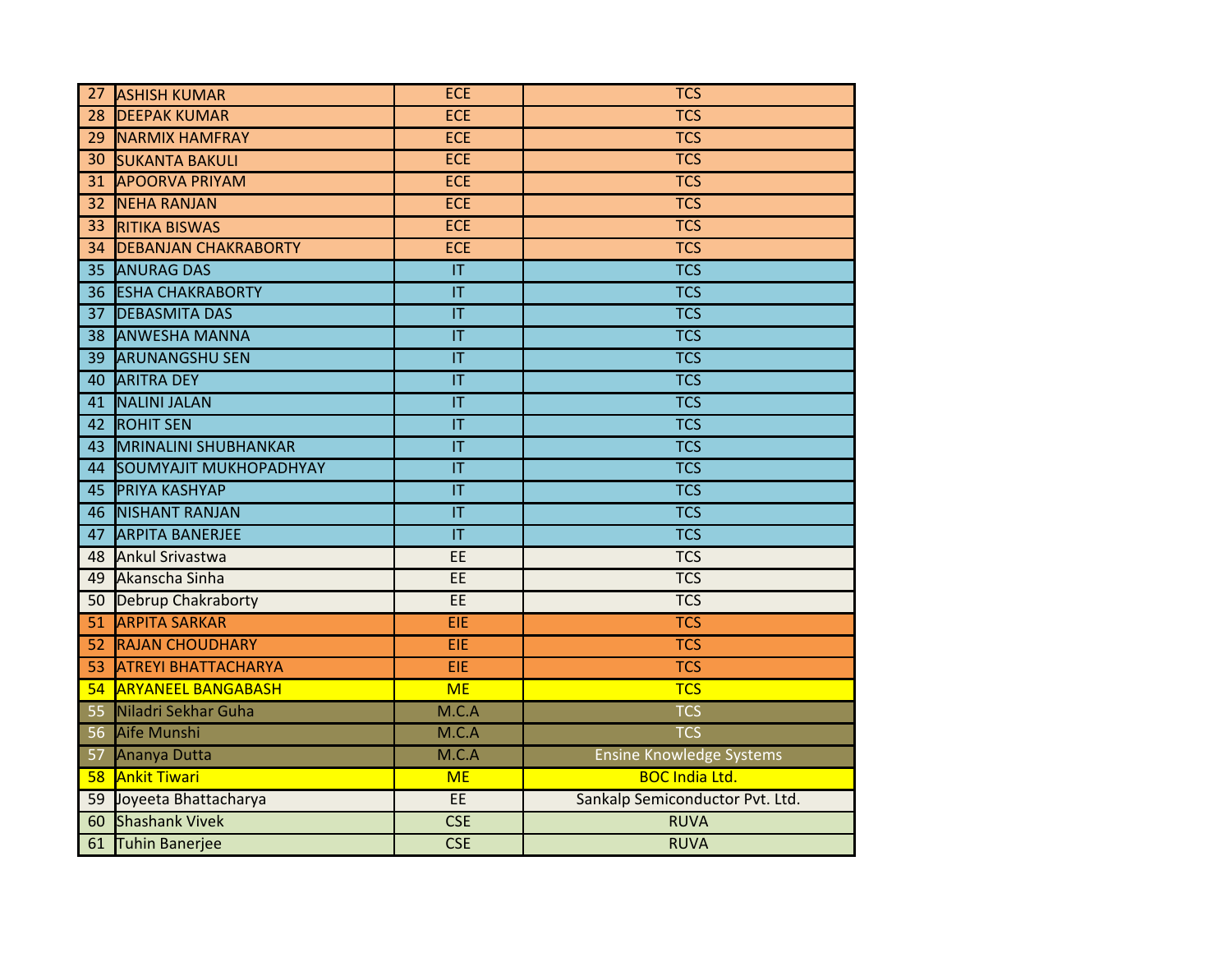| Mrityunjay Kumar Singh<br>62           | <b>CSE</b>                        | <b>RUVA</b>                                |
|----------------------------------------|-----------------------------------|--------------------------------------------|
| Syeda Raisa Parveen<br>63              | <b>CSE</b>                        | <b>RUVA</b>                                |
| Soubarna Biswas<br>64                  | <b>CSE</b>                        | <b>RUVA</b>                                |
| Abhilasha Sharma<br>65                 | <b>CSE</b>                        | <b>RUVA</b>                                |
| Rahul<br>66                            | <b>CSE</b>                        | <b>RUVA</b>                                |
| Sneha Nanda<br>67                      | <b>CSE</b>                        | <b>RUVA</b>                                |
| <b>Kumar Kishalay</b><br>68            | <b>CSE</b>                        | <b>RUVA</b>                                |
| 69<br>Ranjeet                          | CSE                               | <b>RUVA</b>                                |
| <b>TAPASH MAZUMDER</b><br>70           | IT                                | <b>RUVA</b>                                |
| <b>RITU GUPTA</b><br>71                | T                                 | <b>RUVA</b>                                |
| <b>SONAM AGARWAL</b><br>72             | $\overline{\mathsf{I}\mathsf{T}}$ | <b>RUVA</b>                                |
| <b>NEHA PALLAVI</b><br>$\overline{73}$ | $\overline{\mathsf{T}}$           | <b>RUVA</b>                                |
| <b>RAKHI KUMARI</b><br>74              | $\overline{\mathsf{T}}$           | <b>RUVA</b>                                |
| <b>SWARN PRIYA</b><br>75               | EIE                               | <b>RUVA</b>                                |
| <b>SONA KUMARI</b><br>76               | EIE                               | <b>RUVA</b>                                |
| <b>RAHUL KUMAR</b><br>77               | EIE                               | <b>RUVA</b>                                |
| <b>SARMISTHA SAM</b><br>78             | <b>ECE</b>                        | <b>RUVA</b>                                |
| 79<br><b>SUNNY</b>                     | <b>ECE</b>                        | <b>RUVA</b>                                |
| 80<br><b>HARDIK C. SANGHVI</b>         | <b>ECE</b>                        | <b>RUVA</b>                                |
| <b>CHIRANJIB MUSIB</b><br>81           | <b>ECE</b>                        | <b>RUVA</b>                                |
| 82<br><b>MAYANK</b>                    | <b>ECE</b>                        | <b>RUVA</b>                                |
| <b>AMIT KUMAR</b><br>83                | <b>ECE</b>                        | <b>RUVA</b>                                |
| <b>URVASHI THAKUR</b><br>84            | IT                                | INFOWAY INDIA WEB Solution (P) Ltd.        |
| 85<br><b>BHUNESHWAR PRASAD</b>         | IT                                | INFOWAY INDIA WEB Solution (P) Ltd.        |
| <b>KUNAL BANERJEE</b><br>86            | T                                 | INFOWAY INDIA WEB Solution (P) Ltd.        |
| 87<br><b>SWAYAM ROHINI</b>             | <b>ECE</b>                        | INFOWAY INDIA WEB Solution (P) Ltd.        |
| <b>RUPESH KUMAR</b><br>88              | <b>ECE</b>                        | INFOWAY INDIA WEB Solution (P) Ltd.        |
| <b>DIPAYAN BHATTACHARYA</b><br>89      | <b>ECE</b>                        | INFOWAY INDIA WEB Solution (P) Ltd.        |
| 90<br><b>VINAY KUMAR</b>               | <b>ECE</b>                        | INFOWAY INDIA WEB Solution (P) Ltd.        |
| <b>SANCHARI BHATTACHARYA</b><br>91     | <b>ECE</b>                        | INFOWAY INDIA WEB Solution (P) Ltd.        |
| 92<br>Aditya Kumar                     | <b>CSE</b>                        | INFOWAY INDIA WEB Solution (P) Ltd.        |
| Gaurav Kumar<br>93                     | <b>CSE</b>                        | INFOWAY INDIA WEB Solution (P) Ltd.        |
| Naveen Kumar<br>94                     | CSE                               | <b>INFOWAY INDIA WEB Solution (P) Ltd.</b> |
| <b>Randhir Kumar</b><br>95             | <b>CSE</b>                        | INFOWAY INDIA WEB Solution (P) Ltd.        |
| Sayan Chowdhury<br>96                  | <b>CSE</b>                        | INFOWAY INDIA WEB Solution (P) Ltd.        |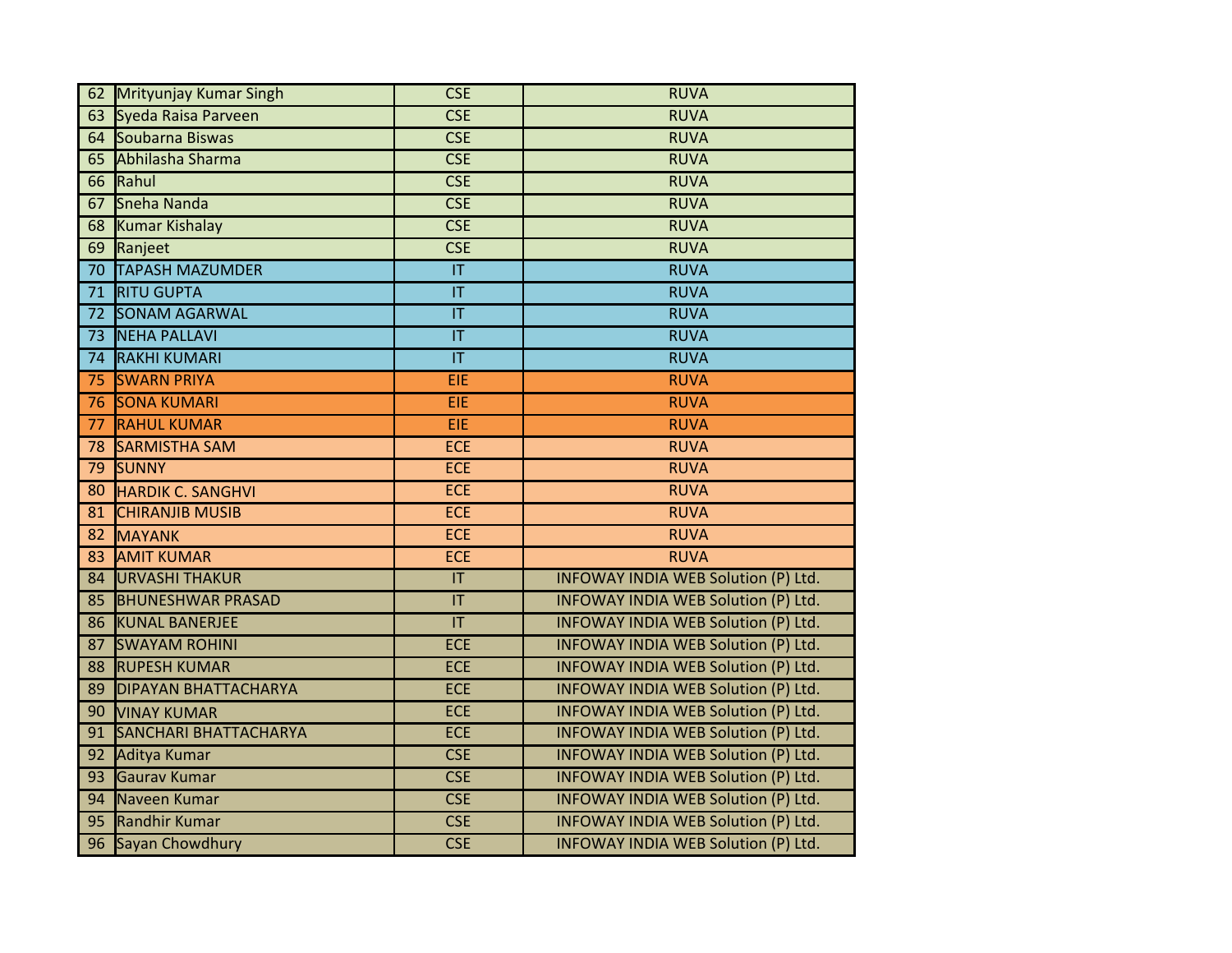| 97 Sumit Manna                 | <b>CSE</b>     | INFOWAY INDIA WEB Solution (P) Ltd. |
|--------------------------------|----------------|-------------------------------------|
| 98 Suprakash Chakraborty       | <b>CSE</b>     | INFOWAY INDIA WEB Solution (P) Ltd. |
| 99 ARGHYAJIT SAHA              | <b>ECE</b>     | INFOWAY INDIA WEB Solution (P) Ltd. |
| 100 DEBASHREE CHANDRA          | <b>ECE</b>     | INFOWAY INDIA WEB Solution (P) Ltd. |
| 101 vikash kumar singh         | <b>ECE</b>     | <b>SAI IDEAL SOFTWARE</b>           |
| <b>102 SWAYAM ROHINI</b>       | <b>ECE</b>     | <b>SAI IDEAL SOFTWARE</b>           |
| 103 RAHUL ROY                  | <b>CSE</b>     | <b>SAI IDEAL SOFTWARE</b>           |
| 104 Arghyajit saha             | <b>ECE</b>     | SAI IDEAL SOFTWARE                  |
| 105 SHYAM BIHARI KUMAR         | <b>CSE</b>     | <b>SAI IDEAL SOFTWARE</b>           |
| 106 AKHILESH KUMAR CHOUDHARY   | IT             | SAI IDEAL SOFTWARE                  |
| 107 Kunal Banerjee             | IT             | <b>SAI IDEAL SOFTWARE</b>           |
| 108 SAYAN CHOWDHURY            | <b>CSE</b>     | SAI IDEAL SOFTWARE                  |
| 109 SURENDRA VISHWAKARMA       | <b>CSE</b>     | <b>SAI IDEAL SOFTWARE</b>           |
| 110 Rishav Palchaudhuri        | <b>ECE</b>     | <b>SAI IDEAL SOFTWARE</b>           |
| <b>111 KINSUK SADHUKHAN</b>    | <b>ECE</b>     | <b>SAI IDEAL SOFTWARE</b>           |
| 112 MAUSAM KUMAR               | <b>ECE</b>     | <b>SAI IDEAL SOFTWARE</b>           |
| 113 Souvik Chatterjee          | T              | <b>SAI IDEAL SOFTWARE</b>           |
| 114 GOURAV KUMAR PANDEY        | <b>ECE</b>     | <b>SAI IDEAL SOFTWARE</b>           |
| 115 NILANJIT MITRA             | <b>ECE</b>     | <b>SAI IDEAL SOFTWARE</b>           |
| 116 RAHUL DAS                  | <b>ME</b>      | <b>ETA Engineering Pvt. Ltd.</b>    |
| 117 SINCHAN MONDAL             | <b>ME</b>      | L & T Construction                  |
| 118 ABHINAV PRASAD             | <b>ME</b>      | L & T Construction                  |
| 119 SOUMAVA SAMANTA            | <b>ME</b>      | L & T Construction                  |
| 120 RANJEET KUMAR              | <b>ME</b>      | L & T Construction                  |
| <b>121 SHOUVIK ADHIKARY</b>    | EE             | L & T Construction                  |
| 122 MITHUN KUMAR MANDAL        | EE             | L & T Construction                  |
| 123 DEV KUMAR                  | <b>ME</b>      | <b>TEGA INDUSTRIES LTD.</b>         |
| 124 SHOVINI DE                 | $ \mathsf{T} $ | <b>ADTest Infotech</b>              |
| <b>125 ARUP NANDI</b>          | IT             | <b>ADTest Infotech</b>              |
| 126 AMAN RAJ                   | T              | <b>ADTest Infotech</b>              |
| <b>127 ASHUTOSH KUMAR JHA</b>  | T              | <b>ADTest Infotech</b>              |
| <b>128 DEBARGHYAY MONDAL</b>   | <b>ME</b>      | <b>ADTest Infotech</b>              |
| <b>129 ARINDAM CHAKRABORTY</b> | <b>ME</b>      | <b>ADTest Infotech</b>              |
| 130 ALAKANANDA GOSWAMI         | EIE            | <b>ADTest Infotech</b>              |
| 131 DEBARATI SEN               | EIE            | <b>ADTest Infotech</b>              |